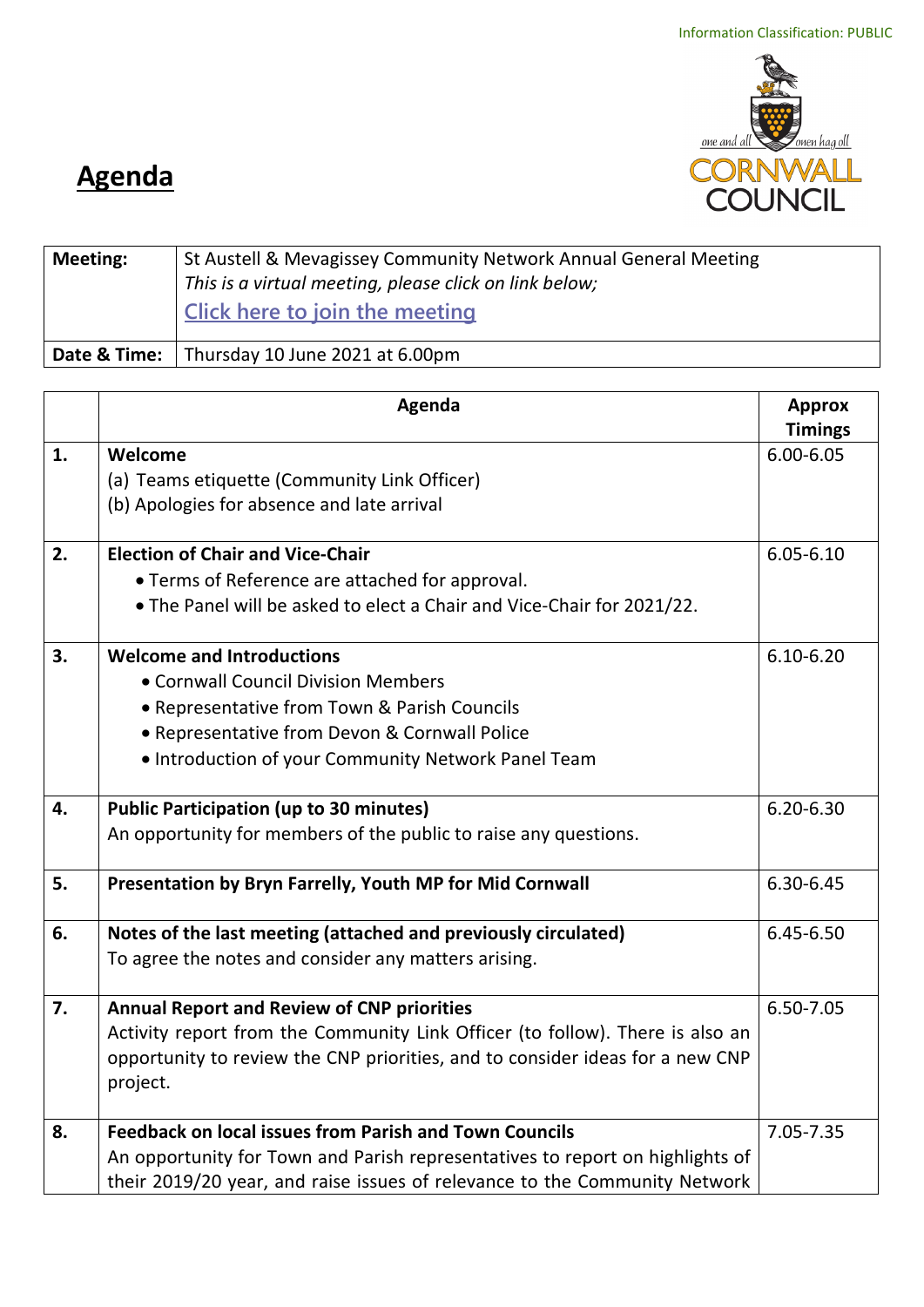|     | Agenda                                                                                                                                                                                                                                                                                    | <b>Approx</b><br><b>Timings</b> |
|-----|-------------------------------------------------------------------------------------------------------------------------------------------------------------------------------------------------------------------------------------------------------------------------------------------|---------------------------------|
|     | area:<br><b>Carlyon Parish Council</b><br>$\bullet$<br><b>Mevagissey Parish Council</b><br>Pentewan Valley Parish Council<br>St Austell Bay Parish Council<br><b>St Austell Town Council</b><br>St Ewe Parish Council<br><b>St Goran Parish Council</b><br><b>St Mewan Parish Council</b> |                                 |
| 9.  | <b>Feedback from Cornwall Councillors</b><br>An opportunity for Cornwall Councillors to update about issues relevant to the<br>Community Network Area.                                                                                                                                    | 7.35-7.50                       |
| 10. | <b>Update from Cornwall Council</b><br>Mark Read – Service Director for Customer & Business Operations / Council's<br>Leadership Team CNP Ambassador.                                                                                                                                     |                                 |
| 11. | <b>Any Other Business</b><br>The Panel will consider any urgent items at the discretion of the Chair.                                                                                                                                                                                     | 7.55-8.00                       |
| 12. | <b>Next meeting dates</b><br>Thursday 9 September 2021<br>Thursday 11 November 2021                                                                                                                                                                                                       | For noting                      |

## **Membership of St Austell and Mevagissey Community Network Panel:**

Cornwall Councillors for St Austell & Mevagissey Community Network Area: Michael Bunney CC – St Mewan & Grampound Anne Double CC – St Austell Central & Gover Julian German CC – St Goran, Tregony & the Roseland James Mustoe CC – Mevagissey & St Austell Bay Richard Pears CC – St Austell Poltair & Mount Charles Jordan Rowse CC – St Austell Bethel & Holmbush

Representatives of Town and Parish Councils within the St Austell & Mevagissey Community Network Area: Carlyon Mevagissey Pentewan Valley St Austell St Austell Bay St Ewe